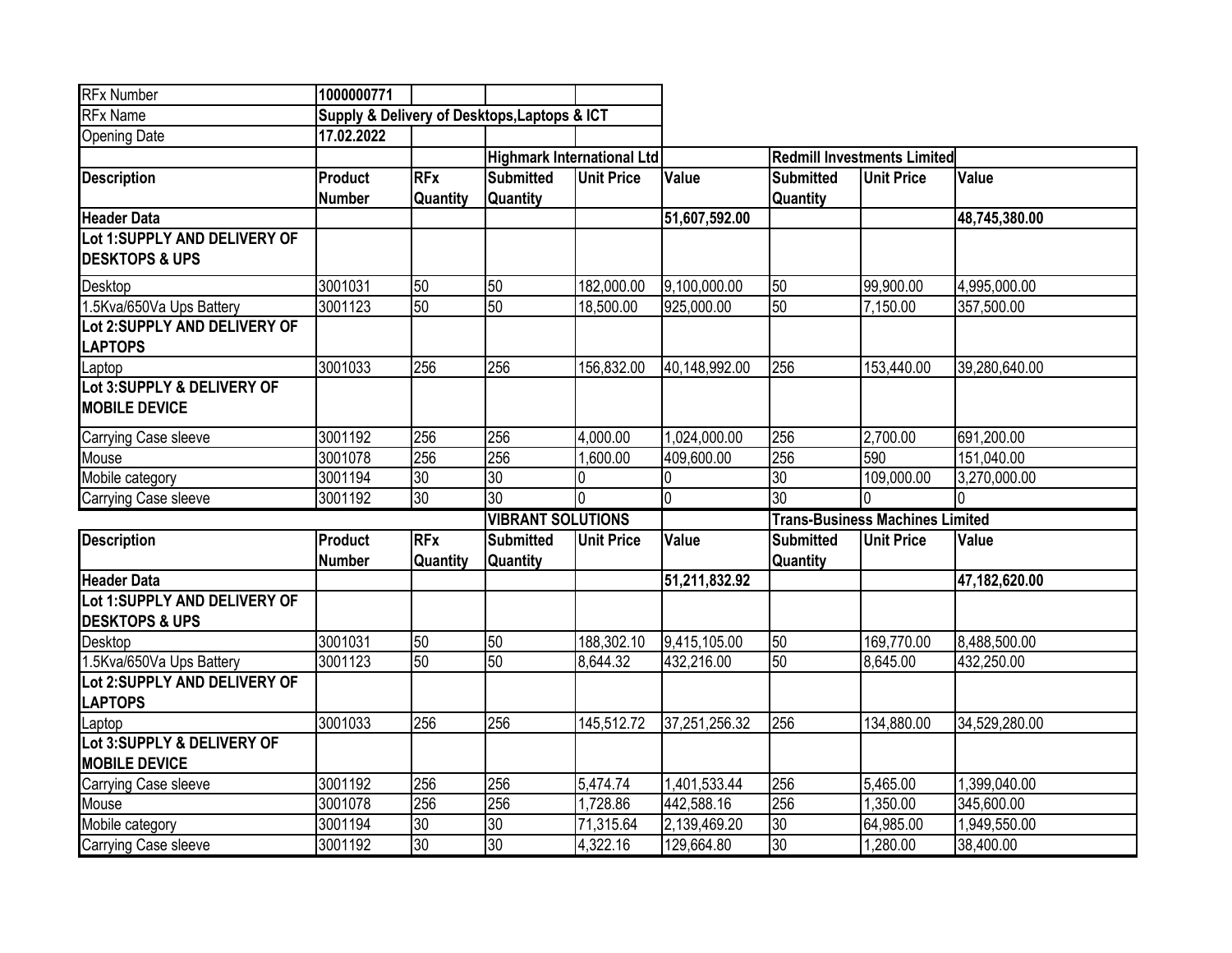|                                                           |                          |                        |                                     | <b>MFI DOCUMENT SOLUTIONS LTD</b> |               | <b>VINDYKEN ENTERPRISES LIMITED</b>       |                   |               |  |
|-----------------------------------------------------------|--------------------------|------------------------|-------------------------------------|-----------------------------------|---------------|-------------------------------------------|-------------------|---------------|--|
| <b>Description</b>                                        | Product                  | <b>RFx</b>             | <b>Submitted</b>                    | <b>Unit Price</b>                 | Value         | <b>Submitted</b>                          | <b>Unit Price</b> | Value         |  |
|                                                           | <b>Number</b>            | <b>Quantity</b>        | Quantity                            |                                   |               | <b>Quantity</b>                           |                   |               |  |
| <b>Header Data</b>                                        |                          |                        |                                     |                                   | 54,951,520.00 |                                           |                   | 33,324,600.00 |  |
| Lot 1:SUPPLY AND DELIVERY OF                              |                          |                        |                                     |                                   |               |                                           |                   |               |  |
| <b>DESKTOPS &amp; UPS</b>                                 |                          |                        |                                     |                                   |               |                                           |                   |               |  |
| Desktop                                                   | 3001031                  | 50                     | 50                                  | 202,524.40                        | 10,126,220.00 | 50                                        | 82,500.00         | 4,125,000.00  |  |
| 1.5Kva/650Va Ups Battery                                  | 3001123                  | 50                     | 50                                  | 6,032.00                          | 301,600.00    | 50                                        | 8,900.00          | 445,000.00    |  |
| Lot 2:SUPPLY AND DELIVERY OF<br><b>LAPTOPS</b>            |                          |                        |                                     |                                   |               |                                           |                   |               |  |
| Laptop                                                    | 3001033                  | 256                    | 256                                 | 152, 157.20                       | 38,952,243.20 | 256                                       | 98,500.00         | 25,216,000.00 |  |
| Lot 3:SUPPLY & DELIVERY OF<br><b>MOBILE DEVICE</b>        |                          |                        |                                     |                                   |               |                                           |                   |               |  |
| <b>Carrying Case sleeve</b>                               | 3001192                  | 256                    | 256                                 | 6,559.80                          | 1,679,308.80  | 256                                       | 4,900.00          | 1,254,400.00  |  |
| Mouse                                                     | 3001078                  | 256                    | 256                                 | 1,508.00                          | 386,048.00    | 256                                       | 1,200.00          | 307,200.00    |  |
| Mobile category                                           | 3001194                  | 30                     | 30                                  | 113,100.00                        | 3,393,000.00  | 30                                        | 59,000.00         | 1,770,000.00  |  |
| <b>Carrying Case sleeve</b>                               | 3001192                  | 30                     | 30                                  | 3,770.00                          | 113,100.00    | 30                                        | 6,900.00          | 207,000.00    |  |
|                                                           |                          |                        | YAZEEM LIMITED                      |                                   |               | <b>GILBA GENERAL SUPPLIES</b>             |                   |               |  |
| <b>Description</b>                                        | Product                  | <b>RFx</b>             | <b>Submitted</b>                    | <b>Unit Price</b>                 | Value         | <b>Submitted</b>                          | <b>Unit Price</b> | Value         |  |
|                                                           | <b>Number</b>            | Quantity               | Quantity                            |                                   |               | <b>Quantity</b>                           |                   |               |  |
| <b>Header Data</b>                                        |                          |                        |                                     |                                   | 54,361,600.00 |                                           |                   | 88,938,570.00 |  |
| Lot 1:SUPPLY AND DELIVERY OF<br><b>DESKTOPS &amp; UPS</b> |                          |                        |                                     |                                   |               |                                           |                   |               |  |
| Desktop                                                   | 3001031                  | 50                     | 50                                  | 213,000.00                        | 10,650,000.00 | 50                                        | 204,450.00        | 10,222,500.00 |  |
| 1.5Kva/650Va Ups Battery                                  | 3001123                  | 50                     | 50                                  | 11,000.00                         | 550,000.00    | 50                                        | 11,280.00         | 564,000.00    |  |
| Lot 2:SUPPLY AND DELIVERY OF<br><b>LAPTOPS</b>            |                          |                        |                                     |                                   |               |                                           |                   |               |  |
| Laptop                                                    | 3001033                  | 256                    | 256                                 | 160,000.00                        | 40,960,000.00 | 256                                       | 282,000.00        | 72,192,000.00 |  |
| Lot 3:SUPPLY & DELIVERY OF<br><b>MOBILE DEVICE</b>        |                          |                        |                                     |                                   |               |                                           |                   |               |  |
| Carrying Case sleeve                                      | 3001192                  | 256                    | 256                                 | 7,000.00                          | 1,792,000.00  | 256                                       | 3,525.00          | 902,400.00    |  |
| Mouse                                                     | 3001078                  | 256                    | 256                                 | 1,600.00                          | 409,600.00    | 256                                       | 2,820.00          | 721,920.00    |  |
| Mobile category                                           | 3001194                  | 30                     | 30                                  | 0                                 |               | 30                                        | 141,000.00        | 4,230,000.00  |  |
| <b>Carrying Case sleeve</b>                               | 3001192                  | 30                     | 30                                  | lo                                |               | $ 30\rangle$                              | 3,525.00          | 105,750.00    |  |
|                                                           |                          |                        |                                     | <b>SPECICOM TECHNOLOGIES LTD</b>  |               | <b>INTERMASS TECHNOLOGIES E.A LIMITED</b> |                   |               |  |
| <b>Description</b>                                        | Product<br><b>Number</b> | <b>RFx</b><br>Quantity | <b>Submitted</b><br><b>Quantity</b> | <b>Unit Price</b>                 | <b>Value</b>  | <b>Submitted</b><br><b>Quantity</b>       | <b>Unit Price</b> | Value         |  |
| <b>Header Data</b>                                        |                          |                        |                                     |                                   | 32,066,560.00 |                                           |                   | 66,289,617.56 |  |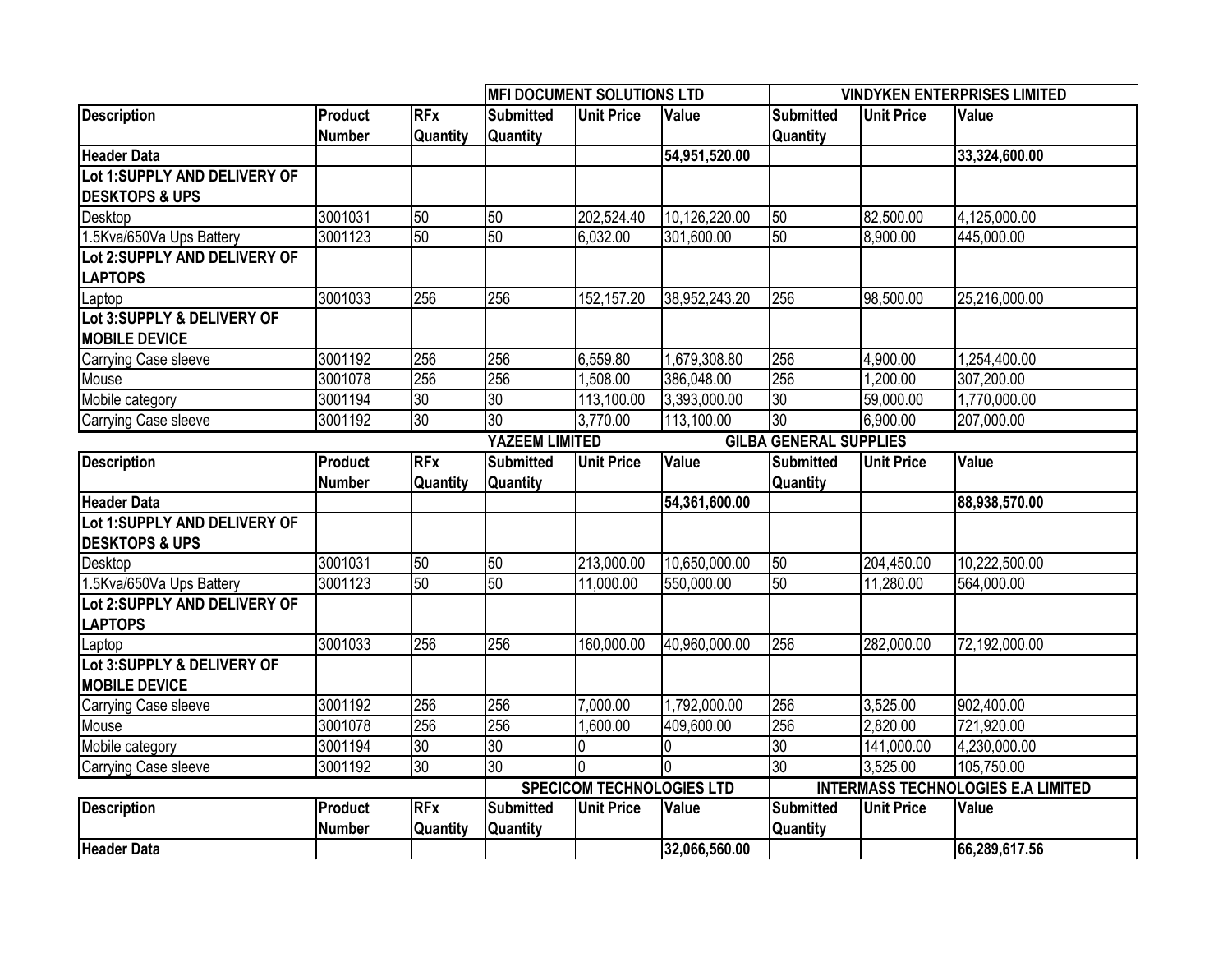| Lot 1:SUPPLY AND DELIVERY OF                       |                                 |                        |                                     |                                |                |                                         |                   |               |  |
|----------------------------------------------------|---------------------------------|------------------------|-------------------------------------|--------------------------------|----------------|-----------------------------------------|-------------------|---------------|--|
| <b>DESKTOPS &amp; UPS</b>                          |                                 |                        |                                     |                                |                |                                         |                   |               |  |
| Desktop                                            | 3001031                         | 50                     | 50                                  | 0                              | $\overline{0}$ | 50                                      | 239,426.78        | 11,971,339.00 |  |
| 1.5Kva/650Va Ups Battery                           | 3001123                         | 50                     | 50                                  | $\overline{0}$                 | $\overline{0}$ | 50                                      | 10,899.36         | 544,968.00    |  |
| Lot 2:SUPPLY AND DELIVERY OF<br><b>LAPTOPS</b>     |                                 |                        |                                     |                                |                |                                         |                   |               |  |
| Laptop                                             | 3001033                         | 256                    | 256                                 | 119,800.00                     | 30,668,800.00  | 256                                     | 189,323.14        | 48,466,723.84 |  |
| Lot 3:SUPPLY & DELIVERY OF                         |                                 |                        |                                     |                                |                |                                         |                   |               |  |
| <b>MOBILE DEVICE</b>                               |                                 |                        |                                     |                                |                |                                         |                   |               |  |
| Carrying Case sleeve                               | 3001192                         | 256                    | 256                                 | 3,960.00                       | 1,013,760.00   | 256                                     | 7,026.82          | 1,798,865.92  |  |
| Mouse                                              | 3001078                         | 256                    | 256                                 | 1,500.00                       | 384,000.00     | 256                                     | 2,218.85          | 568,025.60    |  |
| Mobile category                                    | 3001194                         | $\overline{30}$        | $\overline{30}$                     | 0                              | $\Omega$       | $\overline{30}$                         | 91,518.43         | 2,745,552.90  |  |
| Carrying Case sleeve                               | 3001192                         | 30                     | 30                                  | 0                              | $\Omega$       | 30                                      | 6,471.41          | 194,142.30    |  |
|                                                    |                                 |                        | <b>FIRST QUALITY SUPPLIES LTD</b>   |                                |                | JOFRA POWER AND AUTOMATION COMPANY LTD. |                   |               |  |
| <b>Description</b>                                 | <b>Product</b><br><b>Number</b> | <b>RFx</b><br>Quantity | <b>Submitted</b><br><b>Quantity</b> | <b>Unit Price</b>              | Value          | <b>Submitted</b><br><b>Quantity</b>     | <b>Unit Price</b> | Value         |  |
| <b>Header Data</b>                                 |                                 |                        |                                     |                                | 49,069,670.40  |                                         |                   | 44,935,400.00 |  |
| Lot 1:SUPPLY AND DELIVERY OF                       |                                 |                        |                                     |                                |                |                                         |                   |               |  |
| <b>DESKTOPS &amp; UPS</b>                          |                                 |                        |                                     |                                |                |                                         |                   |               |  |
| Desktop                                            | 3001031                         | 50                     | 50                                  | 174,000.00                     | 8,700,000.00   | 50                                      | 127,000.00        | 6,350,000.00  |  |
| 1.5Kva/650Va Ups Battery                           | 3001123                         | 50                     | 50                                  | 9,744.00                       | 487,200.00     | 50                                      | 58,000.00         | 2,900,000.00  |  |
| Lot 2:SUPPLY AND DELIVERY OF<br><b>LAPTOPS</b>     |                                 |                        |                                     |                                |                |                                         |                   |               |  |
| Laptop                                             | 3001033                         | 256                    | 256                                 | 138,086.00                     | 35,350,016.00  | 256                                     | 127,000.00        | 32,512,000.00 |  |
| Lot 3:SUPPLY & DELIVERY OF<br><b>MOBILE DEVICE</b> |                                 |                        |                                     |                                |                |                                         |                   |               |  |
| Carrying Case sleeve                               | 3001192                         | 256                    | 256                                 | 2,088.40                       | 534,630.40     | 256                                     | 2,900.00          | 742,400.00    |  |
| Mouse                                              | 3001078                         | 256                    | 256                                 | 1,392.00                       | 356,352.00     | 256                                     | 1,000.00          | 256,000.00    |  |
| Mobile category                                    | 3001194                         | 30                     | 30                                  | 119,712.00                     | 3,591,360.00   | 30                                      | 69,600.00         | 2,088,000.00  |  |
| Carrying Case sleeve                               | 3001192                         | 30                     | 30                                  | 1,670.40                       | 50,112.00      | 30                                      | 2,900.00          | 87,000.00     |  |
|                                                    |                                 |                        |                                     | <b>DIGNITY TRADERS LIMITED</b> |                | <b>Computerways LTD</b>                 |                   |               |  |
| <b>Description</b>                                 | Product<br><b>Number</b>        | <b>RFx</b><br>Quantity | <b>Submitted</b><br><b>Quantity</b> | <b>Unit Price</b>              | Value          | <b>Submitted</b><br><b>Quantity</b>     | <b>Unit Price</b> | Value         |  |
| <b>Header Data</b>                                 |                                 |                        |                                     |                                | 49,184,600.00  |                                         |                   | 49,884,438.00 |  |
| Lot 1:SUPPLY AND DELIVERY OF                       |                                 |                        |                                     |                                |                |                                         |                   |               |  |
| <b>DESKTOPS &amp; UPS</b>                          | 3001031                         | 50                     | 50                                  | 188,000.00                     | 9,400,000.00   | $\overline{50}$                         | 165,083.00        | 8,254,150.00  |  |
| Desktop<br>1.5Kva/650Va Ups Battery                | 3001123                         | 50                     | 50                                  | 25,700.00                      | 1,285,000.00   | $\overline{50}$                         | 9,208.00          | 460,400.00    |  |
|                                                    |                                 |                        |                                     |                                |                |                                         |                   |               |  |